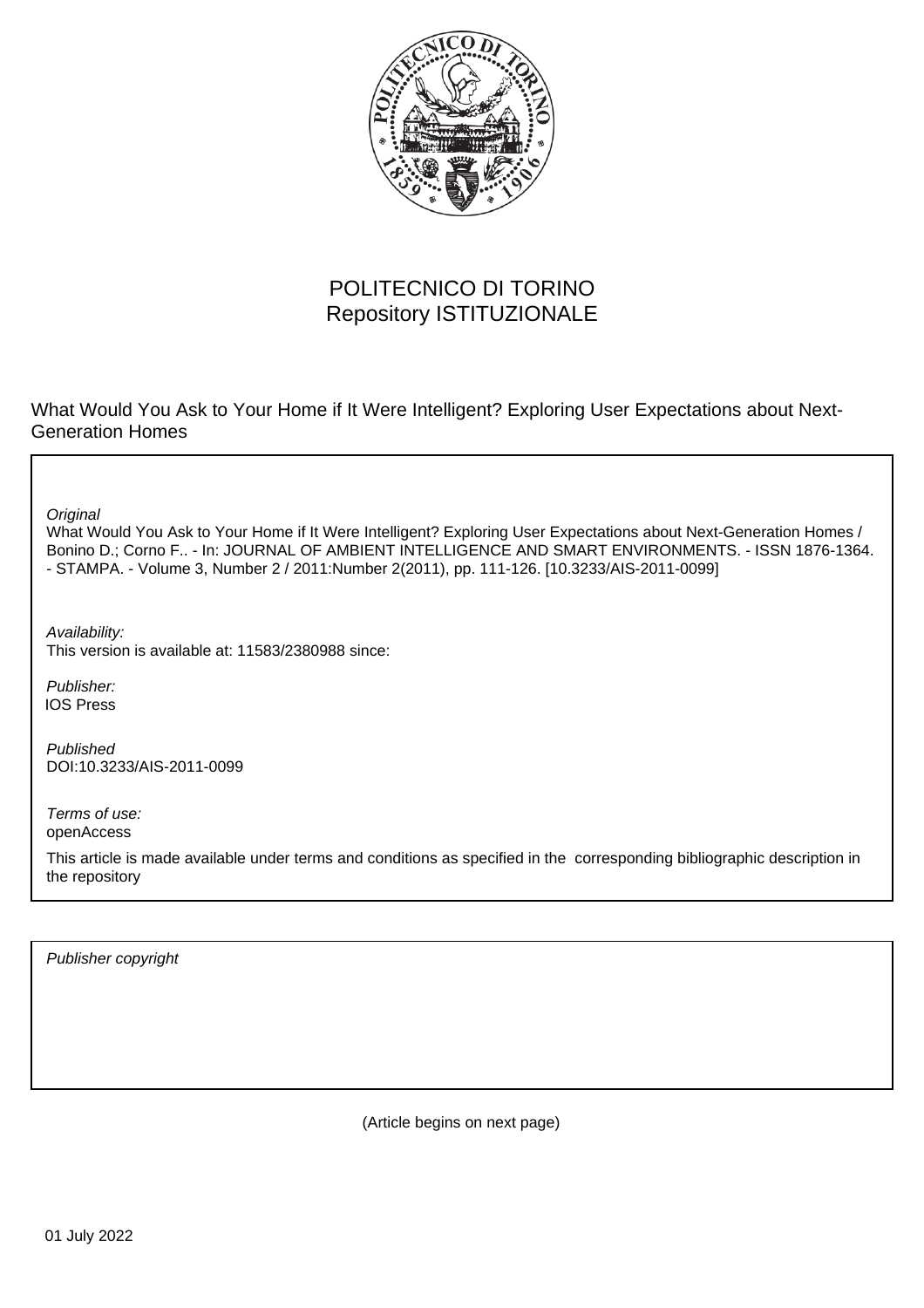Journal of Ambient Intelligence and Smart Environments 0 (0) 1–16 1 IOS Press

# What Would You Ask to Your Home if It Were Intelligent? Exploring User Expectations about Next-Generation Homes

Dario Bonino <sup>a</sup>*,<sup>∗</sup>* , Fulvio Corno <sup>a</sup>

<sup>a</sup> *Politecnico di Torino, Dipartimento di Automatica ed Informatica, Corso Duca degli Abruzzi, 24, 10129 Torino, Italy. E-mail: {dario.bonino, fulvio.corno}@polito.it*

Abstract. Ambient Intelligence (AmI) research is giving birth to a multitude of futuristic home scenarios and applications; however a clear discrepancy between current installations and research-level designs can be easily noticed. Whether this gap is due to the natural distance between research and engineered applications or to mismatching of needs and solutions remains to be understood. This paper discusses the results of a survey about user expectations with respect to intelligent homes. Starting from a very simple and open question about what users would ask to their intelligent homes, we derived user perceptions about what intelligent homes can do, and we analyzed to what extent current research solutions, as well as commercially available systems, address these emerging needs. Interestingly, most user concerns about smart homes involve comfort and household tasks and most of them can be currently addressed by existing commercial systems, or by suitable combinations of them. A clear trend emerges from the poll findings: the technical gap between user expectations and current solutions is actually narrower and easier to bridge than it may appear, but users perceive this gap as wide and limiting, thus requiring the AmI community to establish a more effective communication with final users, with an increased attention to real-world deployment.

Keywords: Human-Home Interaction, Smart Homes, Domotics, Intelligent Homes, User Needs, User-In-the-Loop

#### 1. Introduction

Ambient Intelligence and Pervasive Computing research is currently shaping a vision of an home of tomorrow [11] that will be highly autonomous and so clever to support and anticipate users in their everyday tasks and needs. According to Cook et al. [7], Ambient Intelligence systems are new digital environments that pro-actively, but sensibly, support people in their daily lives. The degree to which this support is evolving and whether users are, or will be, ready to accept it still remains to be investigated.

Even if final users are increasingly playing a relevant role in this research field, they still appear quite far from cutting-edge developments of AmI research. Such a distance is clearly perceived by observing the

\*Corresponding author. E-mail: dario.bonino@polito.it

worrying lack of user-validation and real-world trials of many published AmI frameworks and solutions. Although many examples can be found where envisioned interactions and functionality are verified against users' needs and wills, most of "intelligent" policies and algorithms proposed in the literature are designed and validated without involving the human inhabitant, often resorting to laboratory simulation [6,22]. This issue is highlighted both by the absence of public databases reporting common user preferences and user behaviors, and by the current lack of actually inhabited Smart Homes.<sup>1</sup> The research community is gradually becoming aware of this lack of user involvement: for instance the IST Advisory group has stated a goal that AmI must facilitate human contact [12]; fur-

<sup>&</sup>lt;sup>1</sup>Most of them are in University Campuses, e.g., the Gator Tech Smart House [13]

<sup>1876-1364/0-1900/\$17.00</sup>  $\circled{c}$  0 – IOS Press and the authors. All rights reserved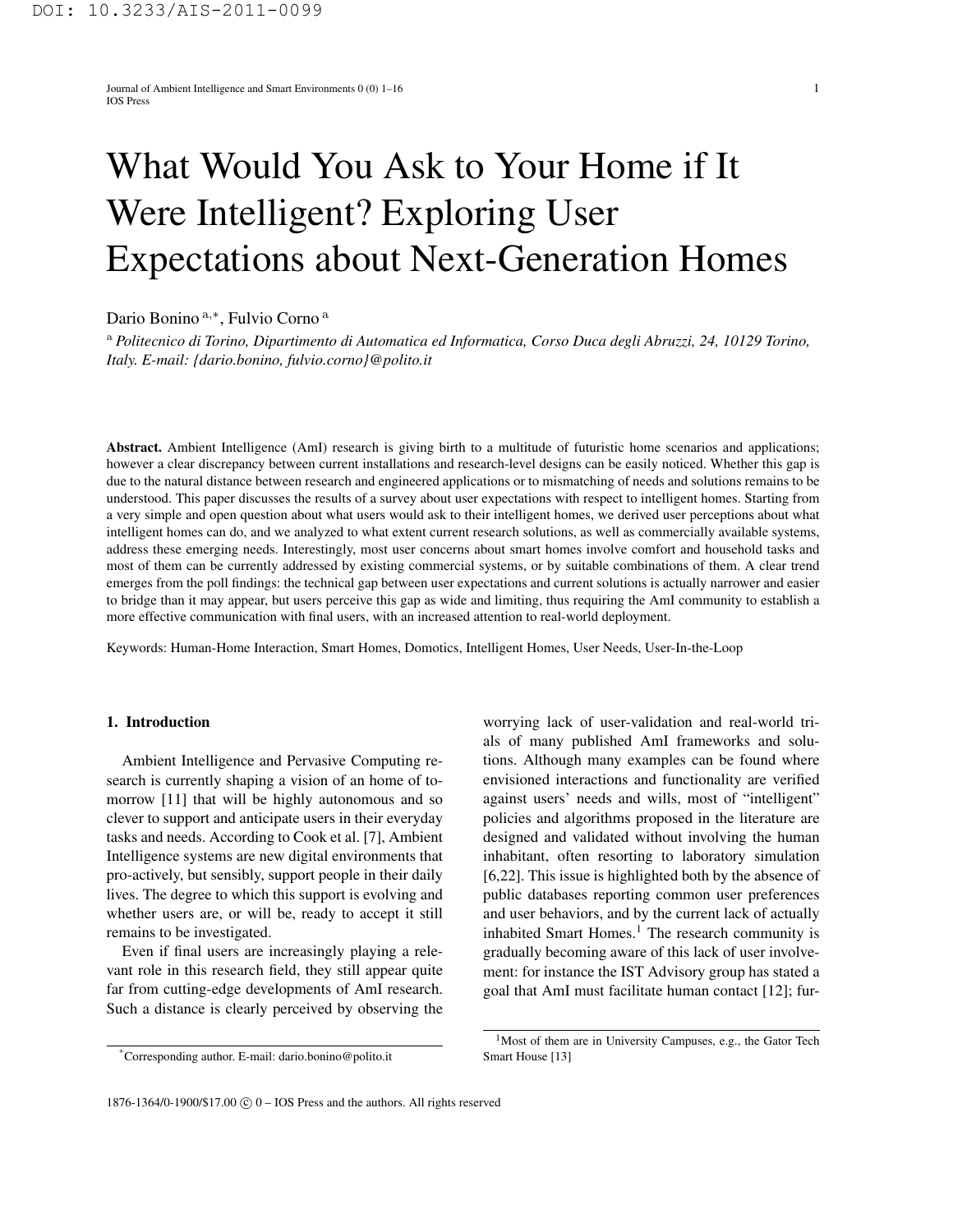thermore Cook et al. [7] in their recent AmI survey paper explicitly state: "*current AmI research has actually raised fears of isolationism [4]. A new direction that can be forged for AmI researchers is to investigate mechanisms for supporting and enriching human socialization and interaction, and orient AmI toward community and cultural enhancement.*"

Understanding if this gap between advanced AmI research and general public expectations actually exists, what are the causes (e.g., the current scarcity of inhabited smart homes can be both a cause and an effect) and measuring the gap amplitude is clearly a difficult and challenging task. Nevertheless, to foster a seamless and integrated evolution of residential buildings into next generation intelligent homes, users must definitely become part of the whole process, driving, with their needs, the next evolution of AmI research.

According to these emerging requirements, this paper applies the user centered approach to AmI by reporting the results of a really simple, yet interesting, poll that the authors subministered to their university staff, and to the partners of an European network of excellence<sup>2</sup>.

The poll has been explicitly conceived as a free think tank with the main aim of understanding the feeling of normal people with respect to future home environments. It is composed of only one really broad, and free question: "What would you ask to your home if it were intelligent?".

Results are interesting: although being subministered to unfiltered groups, with different sizes and cultural backgrounds, the main reported needs converge on the same macro-areas of *comfort* and *household tasks*. Moreover, most of required features, often ironically or faithlessly expressed in the survey, can be actually addressed with nowadays commercial technologies, either directly or by designing suitable integrations. In the great majority of answers, users show a strong attention to real, tangible needs, while most charming research topics such as information mobility, integration and sharing only play a marginal role, being "masked" by more prosaic tasks such as floor vacuuming or food preparation and provisioning.

The remainder of the paper is organized as follows: Section 2 reports relevant related works and findings. Section 3 describes the poll deployment by reporting poll goals, subministration modalities and involved information. Section 4 provides details on the demographics of involved persons and about the composition of the two interviewed groups. Poll responses categorization and harmonization is described in Section 5, while Section 6 reports most interesting needs emerging from the poll, thus building the basis for further considerations and research. Eventually Section 7 discusses the poll findings and Section 8 concludes the paper and proposes future works.

#### 2. Related Works and Previous Findings

Understanding what users are expecting from future homes is an increasing driver of human-home interaction research. In parallel to the growing technological effort on Ambient Intelligence, user needs are slowly emerging [8], and consequently they are becoming focus of an increasing number of user studies. Early studies conducted by Berg in 1994 [3] show that a sensible gap between AmI research and real user expectations is present since the first, seminal AmI works. In her study, Berg interviewed designers of a number of experimental smart homes, asking how they thought technology might help and she found that designers "*manifest*[ed] *neither interest in nor knowledge of house work. The home is acknowledged as an important area of everyday life, yet the work that sustains it is rendered invisible*." Although early in the AmI landscape, this study is still relevant and is being confirmed by results coming out of our "Intelligent Home Survey".

A broad study on exploring and enhancing the home experience [9] was conducted by Eggen et al. in 2003. They employed extensive user studies for understanding what "home" actually means to people, and to find out how people would like to live in their "dream home." From their user analysis a clear view of the home emerges, which is slightly misaligned with respect to current AmI research, while findings from the poll presented in this paper are coherent with this early analysis. According to Eggen's study, people's view of the home can be summarized as follows:

- *home is a feeling*, i.e. it is a cozy, trusted and safe place, a place to return to;
- *feeling good is part of the home experience*, such a feeling is sustained by pleasant atmosphere and decorations, customized on home inhabitants preferences;
- *doing what you want*, any home inhabitant must be free to perform its own activities, without being guided or forced by AmI in the home;

<sup>2</sup>The COGAIN (COmmunication By GAze INteraction) network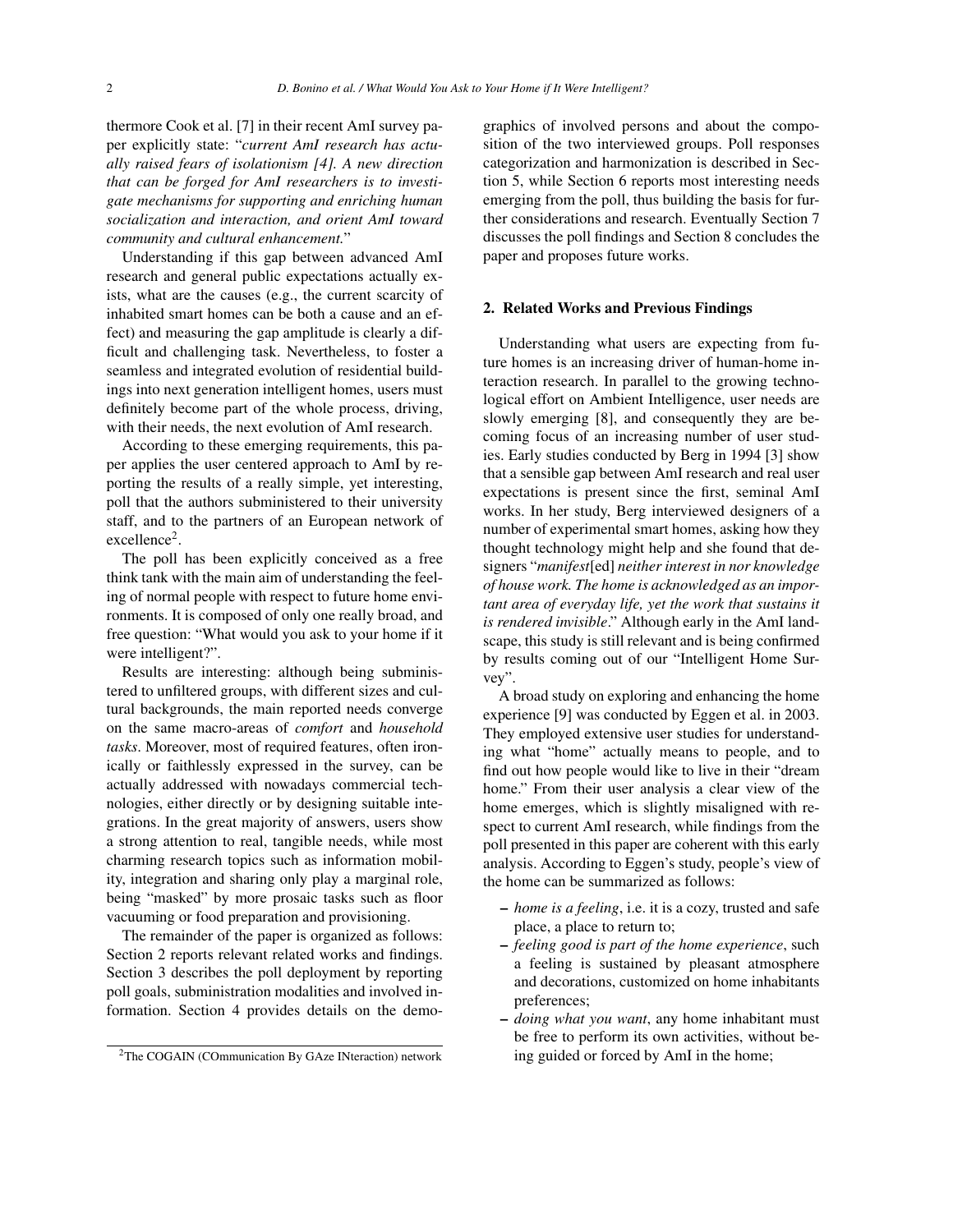– *you own stuff*, and not vice-versa. This emphasizes the need of feeling in control, thus contrasting the quest for autonomous behavior typical of many AmI research efforts.

When confronted with the possibility of shaping their own future homes, users participating in Eggen's study showed mixed feelings about smart homes. However three clear trends emerged:

- (a) People want to be in control, always. They want control over when and how things are done and to what degree the home takes over; this finding is confirmed in our study.
- (b) People are interested in the benefits of technology. When interviewed about the role of technology in the home, they almost never talk about the technology itself. Instead they do talk about the technology in reference to their current use of technology and about possible improvements. E.g., they do not talk about wireless appliances, instead they ask for more controlled electric sockets. This finding also emerges from our study, showing a much higher interest in comfort and home management tasks than in "advanced," mobile and futuristic interaction patterns.
- (c) The future home is as it is now, but better. In the future, the feeling of the home shall remain the same, the core values of the home must be left untouched.

More recent results are focused on single aspects of human home (or building) interaction. Röcker, for example, conducted a study on the perceived usefulness of Ambient Intelligence applications in office environments [19], with the goal of understanding whether the core functionality provided by AmI applications are accepted by potential users, and therefore are likely to be used in future offices. Two hundred questionnaires have been distributed to office employees in Germany and USA, pertaining 8 main scenarios: adaptation of concepts, personal well-being, personal encounters, speech input, ambient displays, personal reminder, asynchronous communication, public activity histories. Results show that the usefulness and ease-ofuse ratings of most scenarios range between 60% and 70% of the maximal possible scores. Interestingly in this study, as in ours, the scores given to technologies often purported to revolutionize the nature of (office) environments are not remarkably high. Nevertheless, a considerable potential to increase the usefulness and ease of use of AmI solutions can still be identified.

Misker et al. [15] investigated user preferred interactions for activating AmI scenarios in their homes. Compared with the broader investigation tackled in this paper, Misker's research is focused on a single aspect of AmI in real homes, however results are interesting as they point out a strong user preference to onebutton activation of AmI complex scenarios. In a sense this confirms the perception rising out the investigation described in this paper: interaction features often described as highly innovative and disruptive get lower attention from home inhabitants that, in turn, are more focused on simple and effective home control.

#### 3. What Would You Ask to Your Intelligent Home?

Understanding what users expect from Intelligent Homes is the main motivation underlying the poll design and the provocative choice of abandoning the classical survey form in favor of a more open, though less formal, web-based think tank form.

By actively working with real users, e.g., ALS affected patients in the context of the COGAIN network, and on real installations, e.g., the Maison Equipée in Aosta, we perceived a worrying mismatch between the general trends of the AmI research we, and more in general the research community, are pursuing, and the real user expectations in terms of home functionality and features.

On one hand, in our daily work, we had a perception that the fanciest features required by users were actually "easy" to design and implement by applying state-of-the-art AmI and Domotics. On the other hand, we detected a slight drift of our research towards "pushing" new needs on users instead of trying to address the existing ones [16]. We therefore were urged to investigate more on actual user expectations, with the long-term goal of contributing to provide costeffective, ready to deploy AmI solutions addressing these emerging needs.

#### *3.1. Design*

We considered several possible forms of user survey [21] for gathering users' expectations about intelligent environments, from direct face to face interviews to web-based questionnaires. Among these possibilities, we decided to take a very light approach allowing participating users to express their needs freely, even by playing jokes with our question(s).

We decided to focus on real, unconstrained user feelings, expressed as answers, or wishes, arising from a single open question: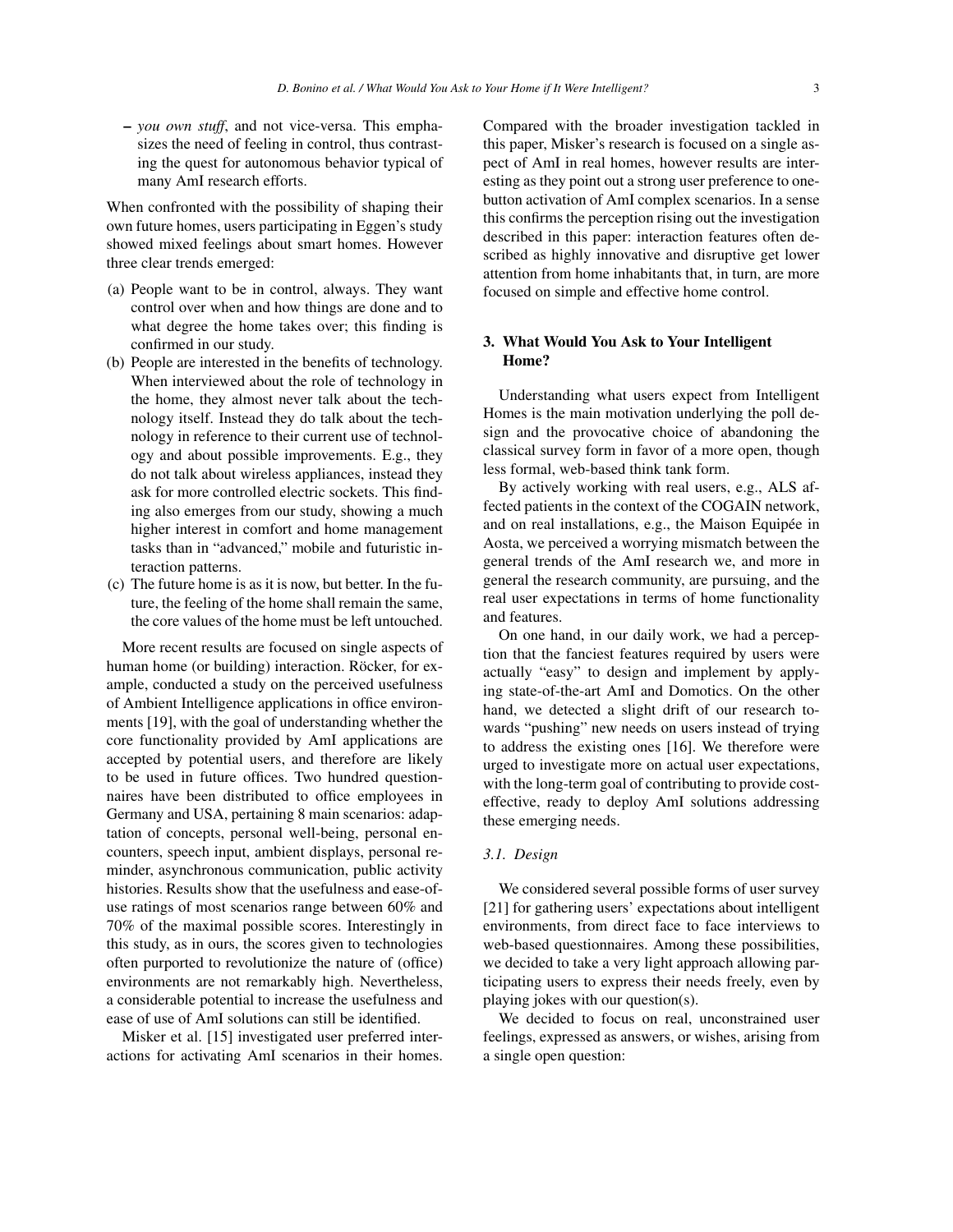*"What would you ask to your home if it were intelligent?"*

With the same open approach we decided to only gather minimal demographics information about the poll participants, enabling them to feel "safe" through explicit anonymity and by avoiding collection of personal preferences and information.

To support this "transparent design" goal, we deployed the poll in two different parts: demographics collection and free answer to the question.

In the demographics stage we only asked not sensitive user information such as:

- the continent in which the user was born;
- the current employment (unconstrained field);
- the age, with a 10 years granularity (e.g., 16-25,  $26 - 35...$ :
- the user gender, to detect possible differences between male and female preferences.

In the question-answering part, participants were enabled to provide 1 to 5 answers to the open question in their mother tongue or in English. The total poll-filling time was estimated around 3 minutes, thus enabling users to quickly complete the task and to mitigate the not-complete answer problem typical of longer surveys.

#### *3.2. Subministration modalities*

We subministered the survey to an audience ( called the PoliTo user group) with a relatively high education level: people working in our university, such as technical and administrative staff, faculty and Ph.D. students.

The poll was subministered in form of a web-based questionnaire and results were gathered by means of the well known Lime Survey<sup>3</sup> tool. Recruitment did not include any payment or incentive and relied on a one-shot e-mail request sent to the whole e-mail domain of our university. Avoiding to apply followup techniques for the survey ensures responses from highly collaborative participants, only. These spontaneous participants are more motivated to freely express their opinions and needs on the intelligent environment topic, without cultural or behavioral constraints [1,2,14,23].

We allowed submissions to the poll for a 3 month time span, after which we closed the on-line poll and started the subsequent data filtering and elaboration.

The same poll was independently sub-ministered to the partners of the COGAIN European Network of Excellence. This second user base has almost the same education level of the "PoliTo" set, but a completely different cultural background. Most of the COGAIN partners, in fact, live in northern Europe and almost all have strong experiences on very specific research fields: computer-vision and therapeutics for communication by gaze interaction. We expected the two communities to have really different perceptions of home intelligence and, consequently, very different needs that intelligent homes are expected to fulfill.

Common needs arising from this so-diverse groups of persons are likely to be shared among a great part of possible AmI users, at least those with higher education. Even if not statistically significant, poll commonalities have the potential to guide the design and development of more fine-grained and statistically sound surveys, acting as pre-test investigations. In the longterm, a major involvement of users in guiding AmI research priorities must be fostered, leading to an increased user co-design in AmI.

### *3.3. Results overview*

According to our expectations, the poll response rate was relatively low (14.15%) for the PoliTo user group while for COGAIN it cannot be estimated, due to the unknown size of the group.

A total amount of 246 PoliTo employees and 16 CO-GAIN members participated to the poll expressing 671 and 78 answers, respectively. Since every user was allowed a maximum number of 5 answers, the mean response rate per user is of approximately 2.7 answers for PoliTo users and of 4.9 for COGAIN users. Poll answers are quite diverse in terms of both language style and phrase structure. They include:

a) imperative commands,

*Check the weather forecast and adjust internal temperature accordingly.*

b) kind and informative requests,

*Do the radiation, humidity and the light have the optimal values? If not, what should I do?*

*The street noise are too loud. How can we diminish them?*

c) expressions of requirements,

<sup>3</sup>http://www.limesurvey.org/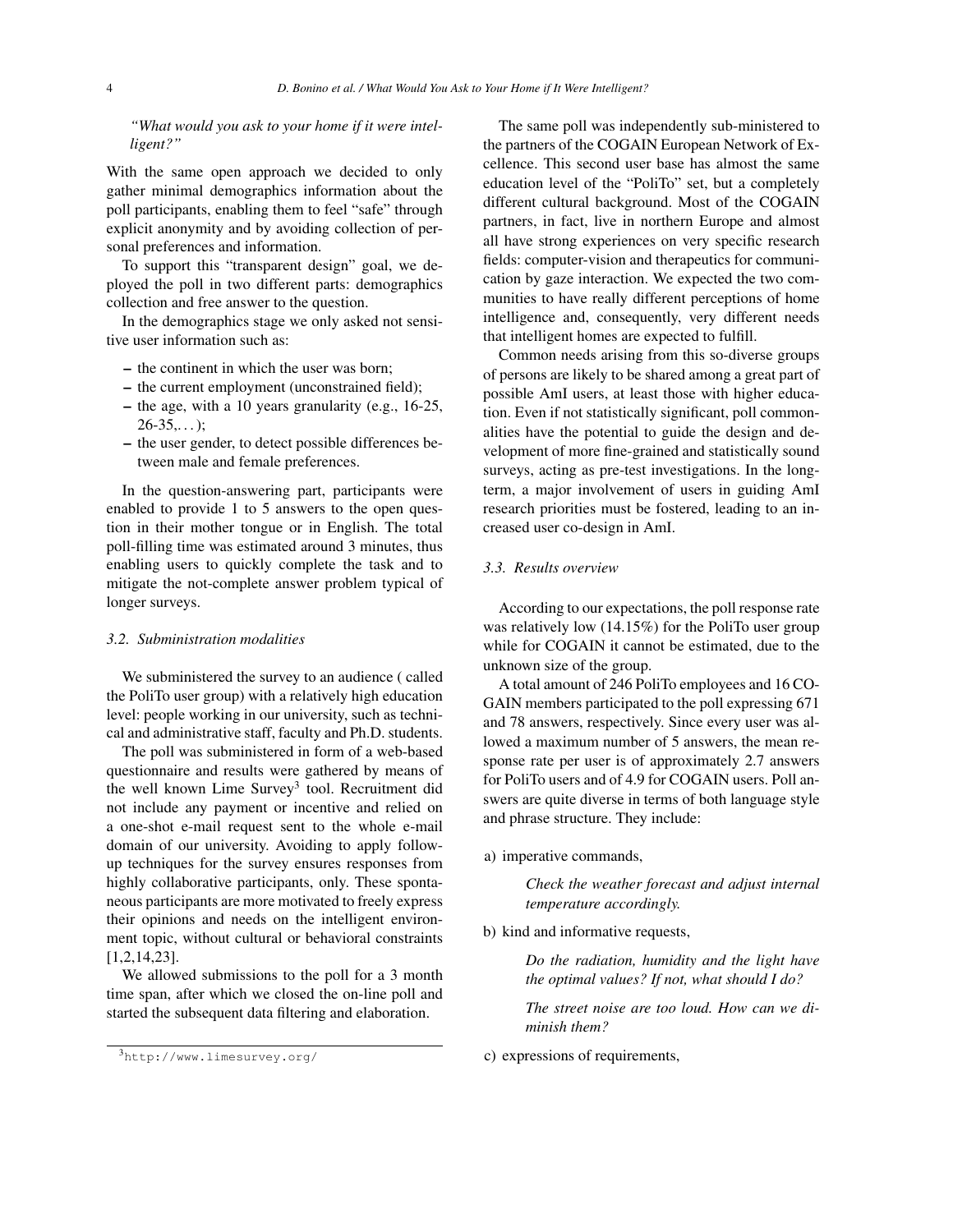*Automatic indoor air quality guaranteed by windows openings or mechanical ventilation (despite this already exists)*

d) and jokes.

*Switch off my neighbor's TV, please*

*Sopprimi la mia coinquilina* (kill my roommate.)

Most poll answers were in English (439 for PoliTo and 78 for COGAIN), although often misspelled and/or with grammar errors, while a significant response subset was written in other native languages, such as Italian (126) and Spanish (7).

Users were free to assume a voice based interface, as the poll question, by itself, leaves open (and actually fosters) the possibility of speech interaction with the home. In the "*What would you ask to your home if it were intelligent?*" phrase the verb "ask" has, in fact, a clear affordance to speech-based operations.

The whole set of survey answers, properly made anonymous and aggregated in categories (see Section 5) is freely accessible at the authors website<sup>4</sup>.

#### 4. User Demographics

The poll answers of both user bases have been analyzed for extracting more detailed information about the composition of participants, in terms of age, gender and employment. Following subsections provide finer detail on each of the two user groups.

#### *4.1. PoliTo*

According to the employment statistics of Politecnico di Torino (PoliTo), the total amount of employees is 1738, of which 1051 males (60%) and 687 females  $(40\%)$ . Poll respondents were 246  $(14.15\%)$ , of which 161 males (65%) and 85 females (35%). Low response rate was expected, due to the absence of follow-up techniques, and to the resilience of employees to poll answering. Users responding to the poll at the first invitation, however, tend to be more spontaneous, and to express their needs and feelings more freely. Interestingly, the distribution of males and females among answerers reflects quite well the actual employees distribution. However, it differs from the country-wide relative distribution of males and females, therefore gender related data in the following sections can only provide a qualitative impression of the differences between male and female approaches to next-generation homes.

Most poll answers were provided by young people, both globally (see Table 1) and inside each employment category.

Table 1 Age distribution for the PoliTo answerers

| Age       | Percentage |
|-----------|------------|
| $16 - 25$ | 9%         |
| 26-35     | 52%        |
| $36 - 45$ | 23%        |
| 46-55     | 10%        |
| 56-65     | 4%         |
| 66-75     | 2%         |

To analyze the composition of the responding users, we normalized the freely expressed employment of answerers into 16 main work positions, covering a superset of the official position categories in the PoliTo institution. Positions do not derive from a formal categorization process but they emerge as common job definitions given by survey users while answering the demographics section, therefore partial overlap may occur. Table 2 shows the distribution of interviewees with respect to the employment categories.

Table 2 Employment distribution for the PoliTo user group.

| <b>Employment</b>      | Percentage |
|------------------------|------------|
| Administrative staff   | 12%        |
| Technical staff        | 11%        |
| Student                | 6%         |
| Ph.D. Student          | 13%        |
| Research assistant     | 6%         |
| Researcher             | 19%        |
| Professor              | 12%        |
| Architect              | 4%         |
| <b>Biologist</b>       | $0\%$      |
| Engineer               | 6%         |
| Lawyer                 | 1%         |
| Academic               | $1\%$      |
| Sociologist            | $0\%$      |
| Consultancy            | $0\%$      |
| Occupational therapist | $0\%$      |
| No-answer              | 9%         |

<sup>4</sup>http://elite.polito.it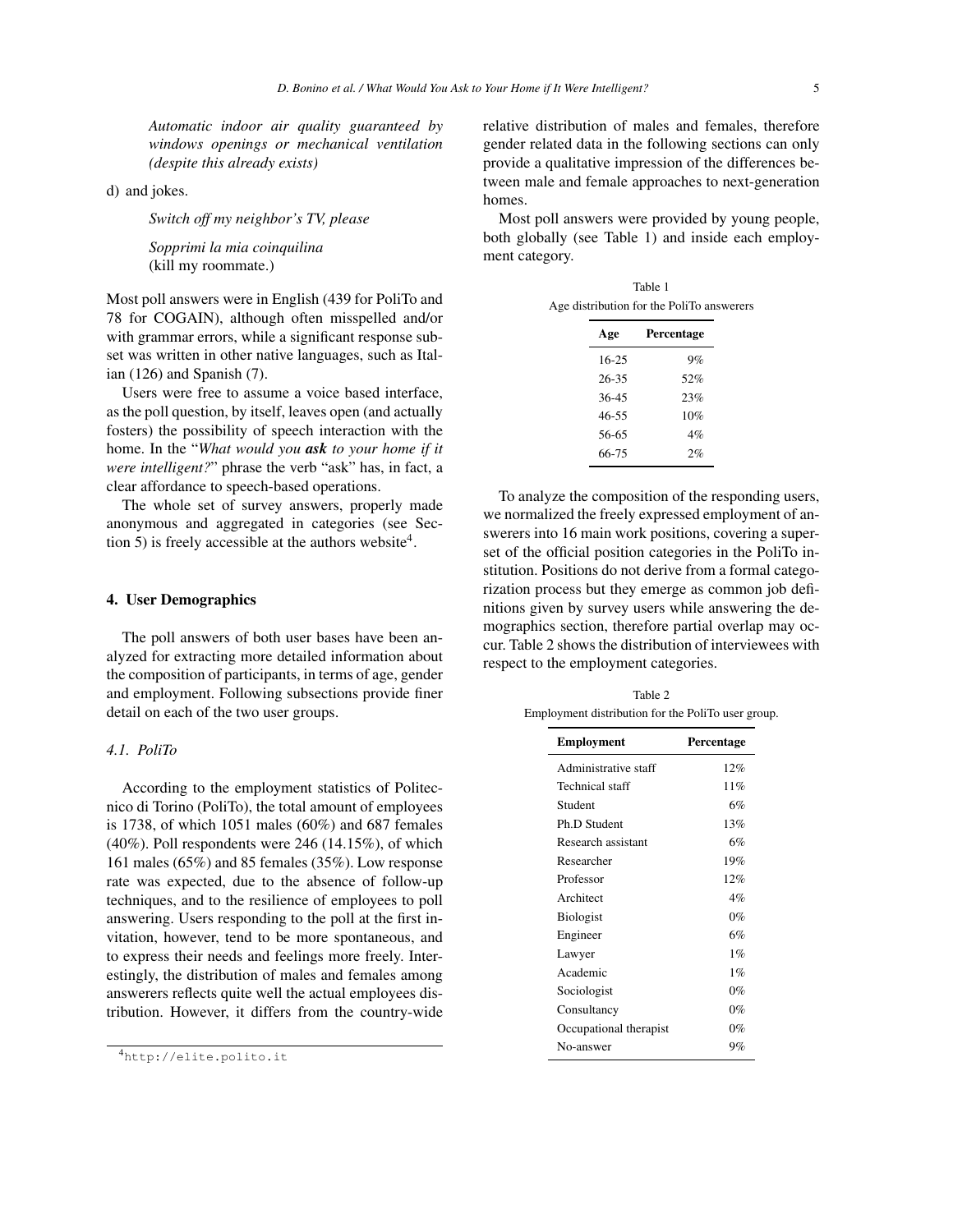It can be easily noticed that the "not answered" figure is sufficiently low, meaning that the privacy statement in the poll, and the poll structure itself has been efficient in conveying the "anonymity" and safeness of poll taking. The overall distribution of answerers with respect to their employment is not particularly significant by itself, but becomes interesting when analyzed in comparison with the employment distribution in Politecnico di Torino. In this case, in fact, differences between general employment and respondent's job category distributions can be spotted. To enable such comparison the gathered data has been reconciled with the PoliTo official employment categories, leading to the figures reported in Table 3.

#### Table 3

Comparison between overall PoliTo employees and poll answerers employment.

| <b>Employment</b>       | PoliTo (All) |           | PoliTo (Poll) |
|-------------------------|--------------|-----------|---------------|
| Administrative<br>staff | 15%          | $\approx$ | 16%           |
| Technical<br>staff      | 11%          | ✓         | 15%           |
| Ph.D. Student           | 23%          | $\rm{>}$  | 19%           |
| Research<br>assistant   | 24%          | $\gt$     | 16%           |
| Researcher              | 11%          | <<        | 26%           |
| Professor               | 16%          | $\gt$     | 8%            |

Table 3 shows some interesting differences between the whole set of PoliTo employees and the poll answerers. While the *administrative staff* answer rate is almost coherent with the proportions of this category with respect to the whole employees, all the other employment groups show appreciable differences. It is evident that people in lower-grade research positions (*researchers, research assistants and Ph.Ds*) are more kind to participate to the poll probably due to their appreciation of the poll value for scientific purposes. *Professors*, on the other hand, show a reduced response rate which might reflect the shift of responsibilities away from foundational research, usually carried by younger people. Eventually, the slight increase in the *technical staff* response rate can be ascribed to a specific interest in advanced technical solutions.

#### *4.2. COGAIN*

The COGAIN user group is much smaller than the PoliTo set and its main purpose in the paper is to crosscheck the harvested user needs. It is composed of researchers, professors and practitioners participating in the COmmunication by GAze INteraction European network of excellence. The total number of poll participants is 16 of which 11 male (69%) and 5 female (31%). Due to the reduced set size, nothing can be derived from the gender distribution between participants.

Employment of COGAIN participants has been classified according to the same 16 categories defined for the PoliTo user group. Table 4 reports the corresponding figures. It can easily be spotted that the employment distribution mainly involves those skills typical of the specific research field in which COGAIN is involved.

| Table 4                                            |  |
|----------------------------------------------------|--|
| Employment distribution for the COGAIN user group. |  |

| <b>Employment</b>      | Percentage |
|------------------------|------------|
| Administrative staff   | $0\%$      |
| Technical staff        | 18.75%     |
| Student                | $0\%$      |
| Ph.D Student           | 6.25%      |
| Research assistant     | $0\%$      |
| Researcher             | 18.75%     |
| Professor              | 12.5%      |
| Architect              | $0\%$      |
| <b>Biologist</b>       | $0\%$      |
| Engineer               | 12.5%      |
| Lawyer                 | $0\%$      |
| Academic               | $0\%$      |
| Sociologist            | $0\%$      |
| Consultancy            | 18.75%     |
| Occupational therapist | 12.5%      |
| No-answer              | 0%         |

#### 5. Faceted Classification of Survey Results

To capture most information content out of the free form answers (see some representative samples in Section 3, and in Tables 11 and 14), we categorized poll responses into orthogonal categories, or *facets*. Facet classification [17,18,24] is particularly well suited since it is expressly designed for representing information objects (i.e., answers in our case) according to different perspectives (facets). Every information object can belong to more than one facet at the same time and hierarchical composition of facets is allowed. Widely applied to searches over domain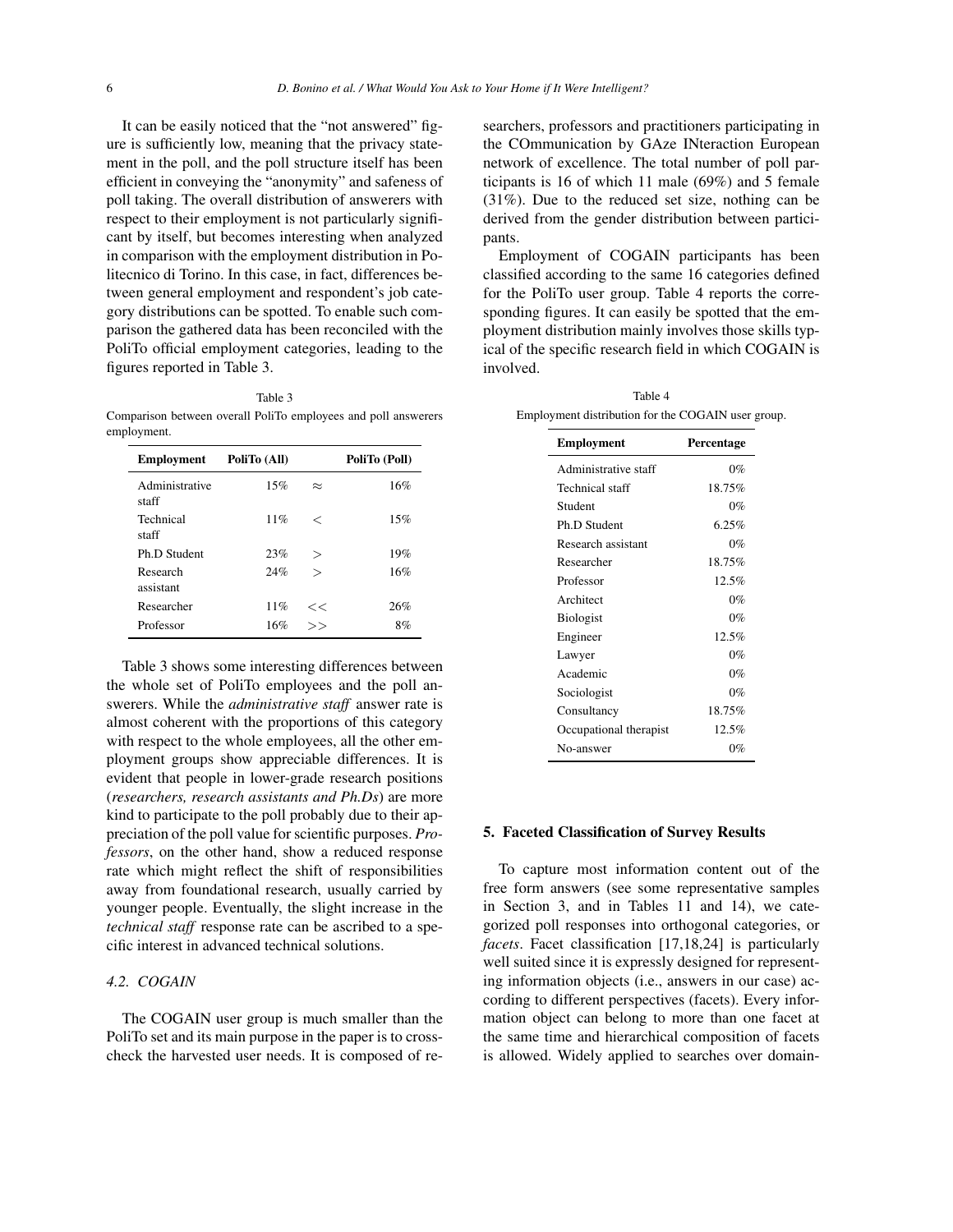specific information sets [10,20,25], facet classification and browsing can be successfully exploited as a content-rich analysis and exploitation tool for poll results. After classifying poll answers in suitable facets, interactive interfaces (e.g., the MIT Exhibit<sup>5</sup>) can, in fact, be leveraged for filtering answers on the basis of facet values and therefore for deriving simple statistics and conclusions on the poll result set, according to different, possibly combined, perspectives.

#### *5.1. Facets*

We define 12 different facets under which poll responses are categorized. These 12 categories are mainly divided in two complementary sets related to demographic information and to actual poll answers, respectively. The demographic set includes 3 facets directly corresponding to the user information gathered through the poll: *age*, *gender*, and users employment (*work*). The answers set, instead, encompasses 9 facets, described in Table 5. Each facet can assume a set of predefined values, possibly organized into hierarchies (e.g., the Target facet). Following subsections detail the most relevant facets describing their content and allowed values.

#### *5.1.1. Feasibility*

The *feasibility* facet classifies user needs and requirements with respect to the time frame in which such issues will be addressable. The possible values for this facet are:

- a) *Present* requests can be addressed with currently available commercial technologies, or with suitable integrations thereof;
- b) *5 years* needs are currently being addressed and solved in the research community, therefore the expected time frame for their practical adoption is short, possibly no more than 5 years;
- c) *15 years* requirements and/or features will be probably addressed in a relatively near future but a clear estimation of when these issues will be addressed (if they will) cannot be derived;
- d) *Jokes* include things that are typically unfeasible either technically or on the basis of ethical considerations. For example, one answerer has expressed the wish of having an intelligent home able to kill her annoying room mate, this is clearly non-ethical, although in principle it might be feasible.

Table 5 Categorization Facets for user responses.

| Facet                  | <b>Description</b>                                                                             |
|------------------------|------------------------------------------------------------------------------------------------|
| Feasibility            | of required feature/functionality                                                              |
| Activation<br>time     | identifying when the request must be fulfilled                                                 |
| Scope                  | the application field the request is concerned with                                            |
| Technologies           | required to address the expressed need                                                         |
| Sentence type          | the kind of sentence used to express the need                                                  |
| Sentence<br>complexity | the phrase complexity in terms of structure and<br>adopted words                               |
| Sentence lan-<br>guage | the language in which the poll answer is expressed                                             |
| Target                 | the objective of the required functionality, <i>i.e.</i> , the<br>kind of need to be supported |
| Task                   | the type of task, either informative or action-based,<br>required to fulfill the user requests |

#### *5.1.2. Activation time*

Responses to the poll questions have been classified according to the time instant in which they must be executed (see Figure 1). This time instant can either be immediate (direct requests or commands), or can happen in the future depending on some conditions. In the latter case, conditions can be based on some specific device or environment state, e.g., "*lock the doors when I'm going out*", on some recurring event such as gas losses monitoring or on time-based activations, e.g., "*heat the oven by 7:00 PM*".



Figure 1. The *activation time* facet.

#### *5.1.3. Scope*

Every poll answer refers to specific objects in the home environment, i.e., it has a well defined scope of application (shown in Figure 2) that we cluster in 3 different categories: device, group and scenario. The device scope is associated to answers that refer to a specific device, e.g., "*heat the oven at 7:00 p.m.*". We speak of group activation when the poll answers involve the simultaneous activation of multiple devices, mentioned in the user statement, e.g.,

<sup>5</sup>http://simile.mit.edu/wiki/Exhibit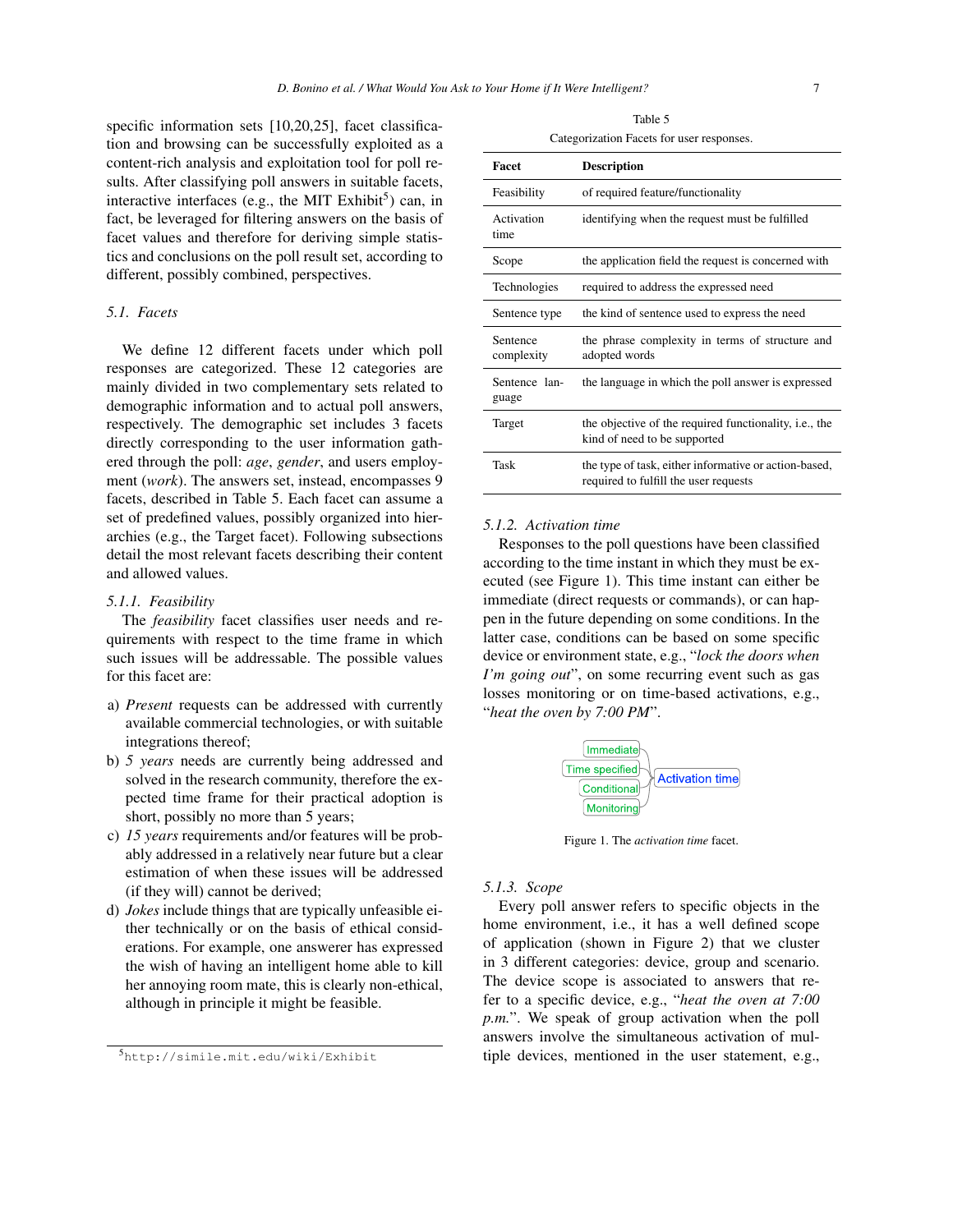"*open the door and shutdown the heating system*". Finally, scenario activations involve the coordinated operation of multiple devices that together accomplish a (pre-)defined task such as preparing the living room for movie watching: this implies dimming the lights, switching on the Home Theater and the TV set and possibly switching on the answering machine.



Figure 2. The *scope* facet.

#### *5.1.4. Technologies*

The technology facet identifies the tools and solutions required to support users' requests (Figure 3). Each poll answer is classified against the technologies facet, by selecting all applicable technologies involved in tackling the answer-related issues. The set of possible technologies is defined bottom-up, as it arises from the analysis of individual poll answers, and it is incrementally updated and uniformed during the whole poll response analysis.



Figure 3. The *technologies* facet.

#### *5.1.5. Sentence type, complexity and language*

The sentence type, complexity and language facets provide a basic categorization of the verbalization and written formalization of user needs, distinguishing between language expressions reporting direct users *request*s

#### *Are you able to check fire or smoke troubles?*

and general statements about home-related *requirement*s,

*Automatic control of all the safety of the home*

between *simple*

*Are you OK? (Do you need any sort of maintenance?)*

and *complex* phrasal constructions,

*Ask me if I want to activate some systems when recommended (e.g., shading in sunny days, water plants when dry, etc.)*

and identifying the language in which the poll answer was written: English, Italian or Spanish.

#### *5.1.6. Target*

The target facet identifies the central point of the poll, i.e., users needs. To structure this facet, we adopted a bottom-up approach where emerging information is first gathered, and then categorized into hierarchical clusters of target activities, sharing peculiar features such as the application (energy vs. housekeeping), the functional area (diagnostic vs. interface) and/or the underlying needs (energy concerns vs. comfort and entertainment). Associations between poll answers and target values is carried by a single human reviewer to avoid classification incoherence.

Each facet entry is further refined by means of subtopics, resulting in a 3 level deep hierarchy of values that can be associated to every poll answer. Multiple associations are allowed, for example one user statement can at the same time involve food management and shopping. Main target sub-topics include:

- Appliance Interface representing requests and requirements that involve interfaces for specific appliances, e.g., speech operated dishwashers;
- Clock, enclosing requirements about timing and scheduling activities;
- Weather, grouping activities that depend on the external weather conditions, e.g., washing clothes might not be useful if outside it is raining;
- Safety, refers to all the user requests or requirements about their own safety or about the safety and security of the house itself;
- Energy saving, involves all the concerns about energy consumption and its reduction;
- Communication, encompasses all the user communication needs such a reading e-mails, talking with distant familiars, etc.;
- Diagnostics, pertains the ability of the house, or of some of its subsystems, to detect and (if possible) repair malfunctions and failures;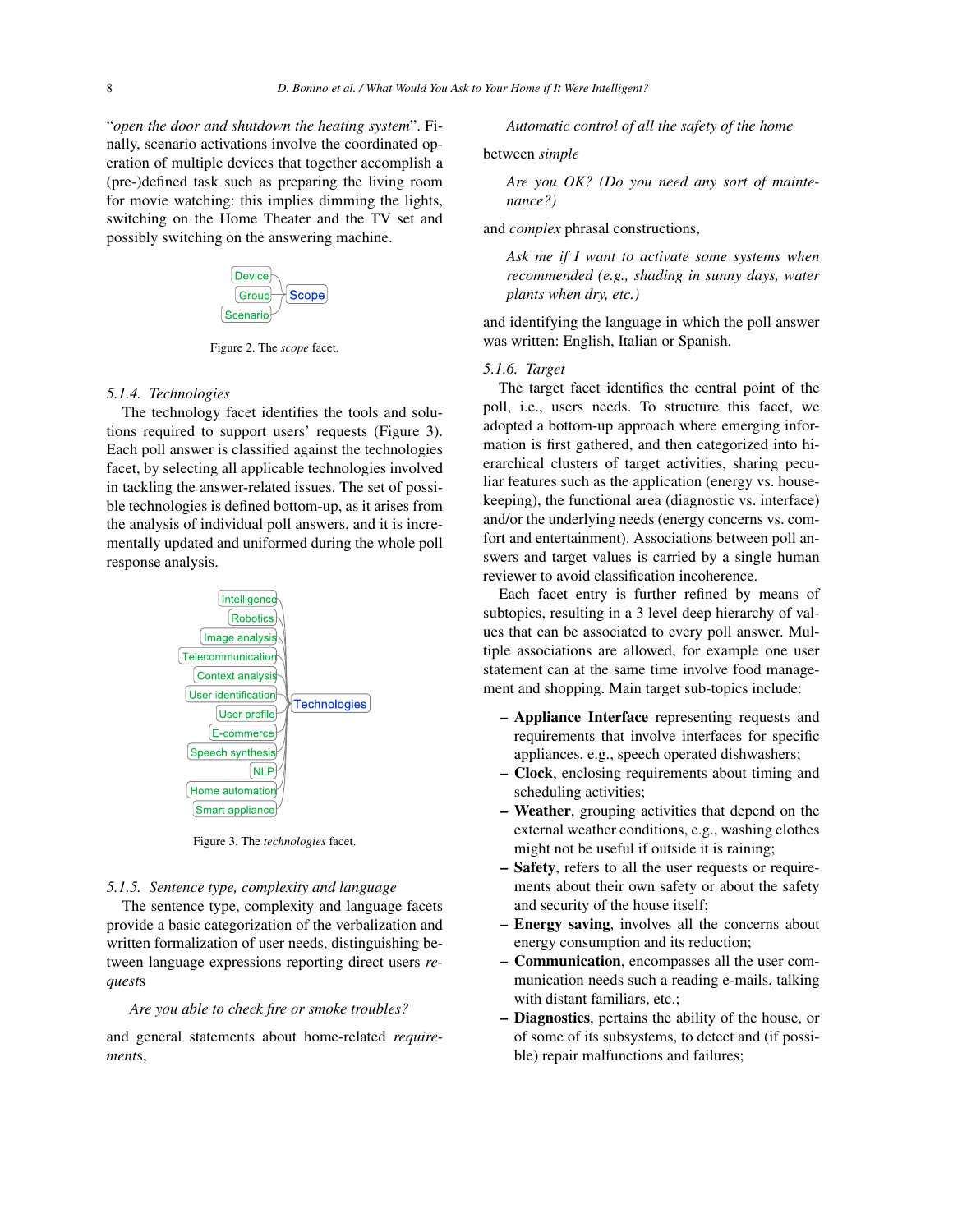- Household tasks, groups all tasks usually carried for keeping the home clean and comfortable;
- Comfort represents comfort specific issues such as light regulation, environment heating/cooling, shutter and windows operations;
- Personal assistance, represents all the poll answers (requests) where users are asking the home to help them doing tasks or to help them remembering things.



Figure 4. The *target* facet.

A typical example of phrase classification is the following: given the poll response "*Automatically replen-* *ish stocks of food in the fridge*", this requirement is manually categorized as pertaining to targets: Fridge, Food management, Shopping.

#### *5.1.7. Task*

The task facet is really simple and only discriminates between poll answers requiring the home to carry actions and requests for information, either about the house state or involving the user, e.g., the last received e-mails.

#### *5.2. Exhibits*

Poll answers, categorized according the 13 facets described in previous sections, have been made available for further analysis in form of *exhibits*. An exhibit is a web-based representation of some faceted base of knowledge, that exploits the MIT Exhibit framework. Exhibit allows navigating and filtering poll answers by iteratively selecting restrictions of permitted facet values. For example, if a poll analyzer wants to understand what kind of comfort-related needs users express if they are 27 years old and they hold a Ph.D, it is sufficient to filter through Exhibit the poll results, as shown in Figure 5.

To support efficient retrieval of poll data and better organization of represented aspects, the 13 categorization facets have been visually organized into 5 areas described in Table 6.

 $T = 100$ 

| Table 6<br>Main areas of the survey exhibit. |                                                                                                                                                                                                                                                               |  |
|----------------------------------------------|---------------------------------------------------------------------------------------------------------------------------------------------------------------------------------------------------------------------------------------------------------------|--|
| Area                                         | <b>Description</b>                                                                                                                                                                                                                                            |  |
| <i>Sentence</i>                              | It groups facets describing the grammatical and<br>phrasal complexity of the given poll answer                                                                                                                                                                |  |
| <i>Interaction</i>                           | It involves the task, activation time and scope<br>facets, identifying the expected human-home inter-<br>action modalities                                                                                                                                    |  |
| Users                                        | It provides means to filter results on the basis of<br>demographic data such as the user age, the current<br>job, the gender, etc.                                                                                                                            |  |
| <i><b>Objectives</b></i>                     | It encompasses only one facet, the target, high-<br>lighting the goal of interactions and functionality<br>required by the interviewees through the poll                                                                                                      |  |
| Technology                                   | It includes both the feasibility evaluation facet and<br>the required technology facet, thus highlighting the<br>technological requirements that must be fulfilled<br>for satisfying specific classes of needs identified<br>by filtering on the other facets |  |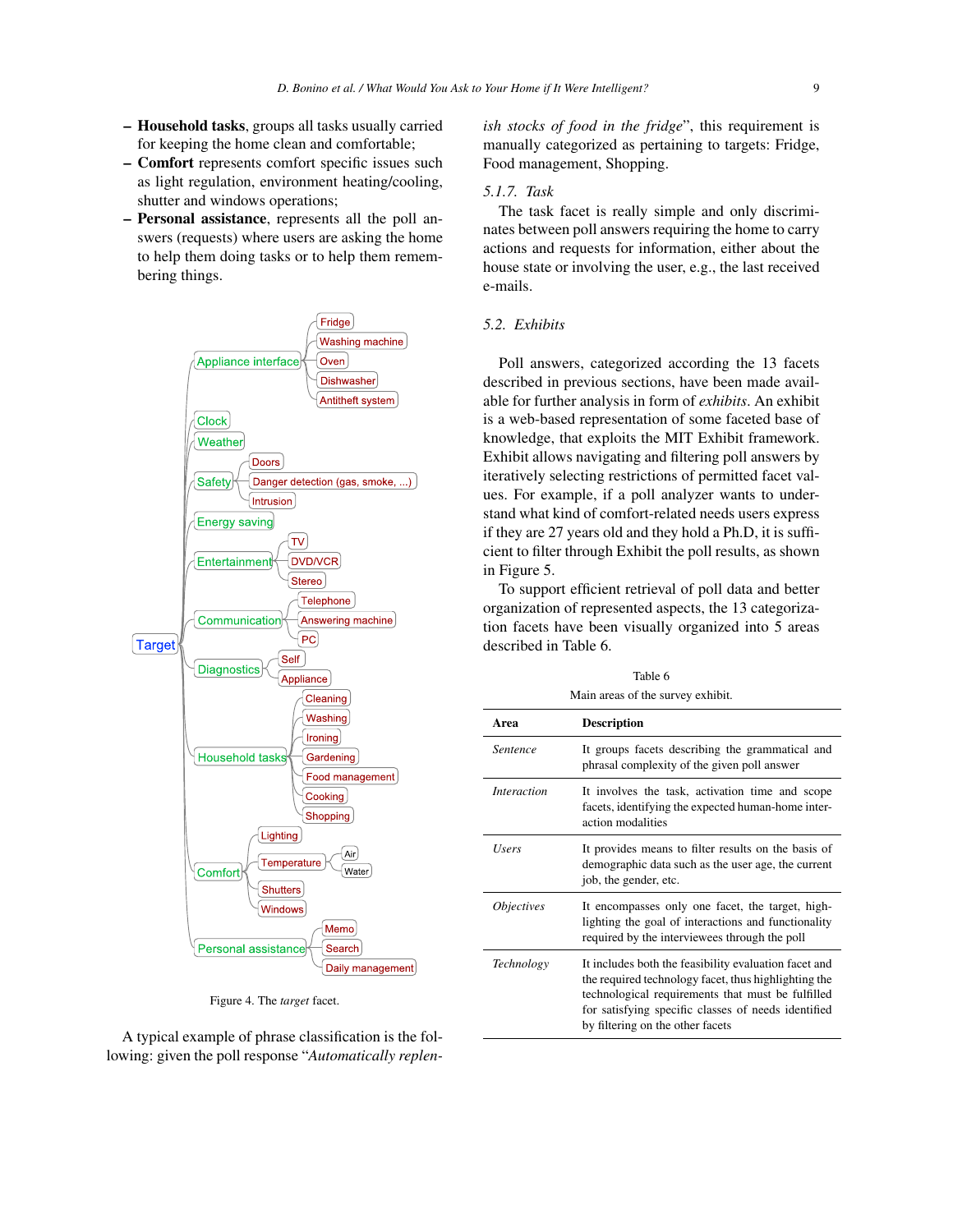## Survey results

Question: What would you ask to your home if it were intelligent?

| Sentence                                                                        |                                                                                  |                                                                             |                                                                                                              | Interaction                                      |                                                       |                                                                                                                            |
|---------------------------------------------------------------------------------|----------------------------------------------------------------------------------|-----------------------------------------------------------------------------|--------------------------------------------------------------------------------------------------------------|--------------------------------------------------|-------------------------------------------------------|----------------------------------------------------------------------------------------------------------------------------|
| Sentence type<br>186 Request                                                    | Sentence complexity $1\sqrt{ }$<br>252 Simple sentence<br>186 Complex sentence V | 186 English<br>ш<br>57 Italian                                              | Sentence language1<br>☑                                                                                      | <b>Task</b><br>159 Action<br>27 Information      | <b>Scope</b><br>105 Scenario<br>63 Device<br>18 Group | <b>Activation time</b><br>$\blacktriangle$<br>76 Immediate<br>E<br>54 Conditional<br>35 Monitoring<br>$\blacktriangledown$ |
| <b>Users</b>                                                                    |                                                                                  |                                                                             |                                                                                                              |                                                  |                                                       |                                                                                                                            |
| <b>Gender</b>                                                                   | Age                                                                              | <b>Continent</b>                                                            | <b>Work</b>                                                                                                  |                                                  |                                                       |                                                                                                                            |
| 132 Male<br>54 Female                                                           | 92 26-35<br>41 36-45<br>28 16-25<br>16 46-55                                     | $\blacktriangle$<br>184 Europe<br>2 Africa<br>E<br>$\overline{\phantom{a}}$ | 158 Academic ▶<br>14 Architect<br>14 Engineer                                                                |                                                  |                                                       |                                                                                                                            |
| <b>Objectives</b>                                                               |                                                                                  | <b>Results</b>                                                              |                                                                                                              |                                                  |                                                       | Technology                                                                                                                 |
| <b>Target</b>                                                                   |                                                                                  | Free search                                                                 |                                                                                                              |                                                  |                                                       | <b>Feasibility</b>                                                                                                         |
| 65 Comfort ▶<br>32 Appliance interface ▶<br>32 Household tasks ▶<br>21 Safety ▶ |                                                                                  | 186 Items filtered from 671 originally (Reset All Filters)                  |                                                                                                              |                                                  | $\infty$                                              | 120 Present<br>38 5 years future<br>28 15 years future                                                                     |
| 17 Personal assistance ▶                                                        |                                                                                  |                                                                             |                                                                                                              | sorted by: labels; then by • Ø grouped as sorted |                                                       |                                                                                                                            |
| 10 Energy saving<br>9 Communication $\blacktriangleright$                       |                                                                                  |                                                                             | Adjust The Temperature At Some Degree (link)                                                                 |                                                  |                                                       | <b>Technologies</b>                                                                                                        |
| 9 Doors<br>8 Enfertainment ▶                                                    |                                                                                  | type:<br>URI:                                                               | <b>Adjust The Temperature At Some Degree</b><br>label:<br>Item<br>http://elite.polito.  20At%20Some%20Degree |                                                  | 122 Smart appliance<br>76 Intelligence                |                                                                                                                            |

Figure 5. The poll result exhibit for the PoliTo set.

#### 6. A Taste of User Expectations

We deployed the poll results analysis in two main phases: analysis of general trends and focus on emerging "hot topics."

#### *6.1. General Trends*

In the first stage, poll results have been analyzed and outcomes from the PoliTo and the COGAIN user groups have been compared. To identify the main user needs and how they are (or will be) addressed by either commercial or research solutions, we need to concentrate mainly on the target and the feasibility facets. Starting from the feasibility of required functionality we derive general statistics for both user groups (see Table 7).

An outstanding result is that most of currently not addressed user needs can actually be handled by either applying commercial solutions or by providing suit-

Table 7 Feasibility of user needs emerging from the poll, for both user groups.

| <b>Feasibility</b> | PoliTo | <b>COGAIN</b> |
|--------------------|--------|---------------|
| Present            | 64%    | 74%           |
| 5 years future     | 21%    | 15%           |
| 15 years future    | 12%    | 10%           |
| Joke               | 3%     | $1\%$         |

able integrations of more than one technology, e.g., by bridging domotic systems and smart appliances such as robot vacuum cleaners, etc. In both user groups, most of requirements (64% for PoliTo and 74% for COGAIN) can be tackled nowadays, but users are not aware of this possibility, and they perceive these solutions as distant and futuristic. By bringing to the user the currently available research technologies we can overcome this gap, and we can cover more than 80% of user expectations about Intelligent Environments. Fur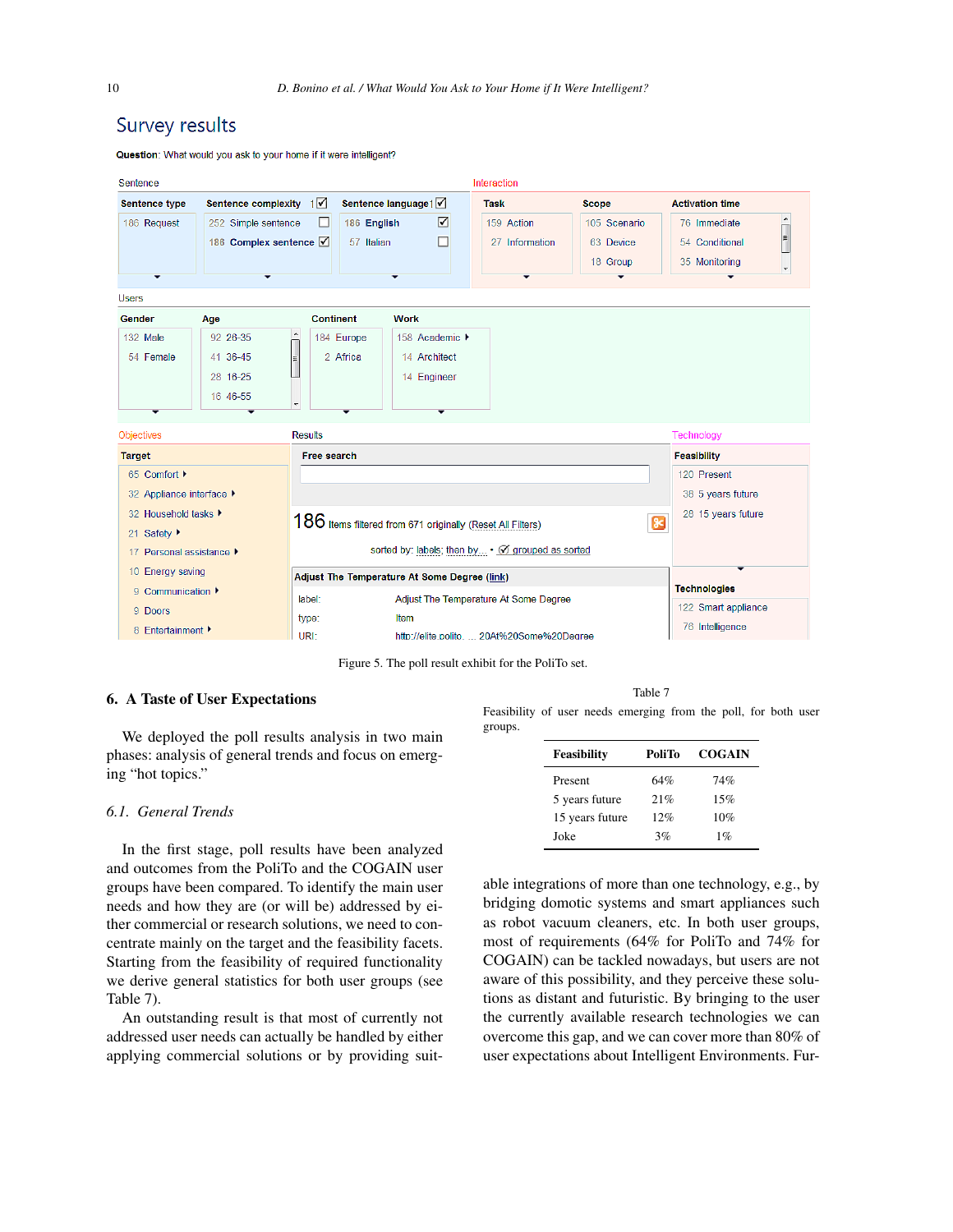thermore, we can exploit *15 years future* requirements and some *jokes* as inspiring guidelines for next AmI developments, thus enabling a better involvement of final users in shaping homes of tomorrow.

Besides feasibility, we are also interested in understanding the main interest areas for users, e.g., comfort vs. safety. Therefore, poll answers, categorized along the target facet, have been analyzed for finding preferred application areas. Table 8 reports the corresponding results.

Table 8 Preferred application areas for both user groups.

| <b>Target</b>       | PoliTo   | COGAIN   |
|---------------------|----------|----------|
| Appliance interface | 15.75%   | 2.15%    |
| Clock               | $1.17\%$ | $0.00\%$ |
| Weather             | 0.84%    | 1.08%    |
| Safety              | 6.70%    | 5.38%    |
| Energy saving       | 4.36%    | 9.68%    |
| Entertainment       | 486%     | 11.83%   |
| Communication       | 5.03%    | 2.15%    |
| Diagnostics         | 1.68%    | 1.08%    |
| Household tasks     | 24.79%   | 20.43%   |
| Comfort             | 29.82%   | 31.18%   |
| Personal assistance | 5.03%    | 15.05%   |

Interestingly, even if the two user groups are quite different in terms of cultural background and of cardinality, they share the highest rated areas of interest for intelligent home applications. In both cases, comfort issues play the most relevant role, nearly followed by household tasks. Such a finding can be interpreted as a major drive of users towards practical issues of everyday life such as food preparation, food provisioning, house cleaning, relax and social activities. On the other hand, more advanced functionalities, which are more appealing to researchers, such as energy saving, diagnostics, communication and so on, deserve lower attention, probably being masked by more pressing mundane needs.

Figures in Table 8 show two additional "relevant topics": Appliance interface for PoliTo and Personal assistance for COGAIN. The sentences involving Appliance interface are a subset of comfort responses, where specific appliances have been mentioned (e.g., oven, fridge, etc); COGAIN sentences are generally simpler, and seldom so specific to mention appliances. On the other hand, the higher Personal assistance figure in the COGAIN group is justified by the higher interest to the person's needs by health care operators, more frequent in that group.

Target activities might depend on users' gender. To account this possibility, we analyzed the target facet distribution, among the allowed facet values, highlighting differences between males and females (see Figure 6).



(a) Detailed target areas of PoliTo poll answers, by gender



(b) Detailed target areas of COGAIN poll answers, by gender

Figure 6. Detailed application areas for both user groups, classified by gender.

By comparing the PoliTo set with the COGAIN user group, some differences emerge between the relative importance attributed by both genders to comfort and household issues. These discrepancies raise a set of questions about perception of relevant home tasks, which might be different between northern and southern Europe. Findings from this first poll can hence fuel new, more targeted investigations and can drive the selection of representative user samples.

#### *6.2. Hot Topics*

Given the general trend of the survey outcomes, we decided to focus on poll responses related to *comfort* and *household* tasks. We therefore devised further analysis of user needs (requests) in both fields, taking into account different perspectives associated to male and female answerers.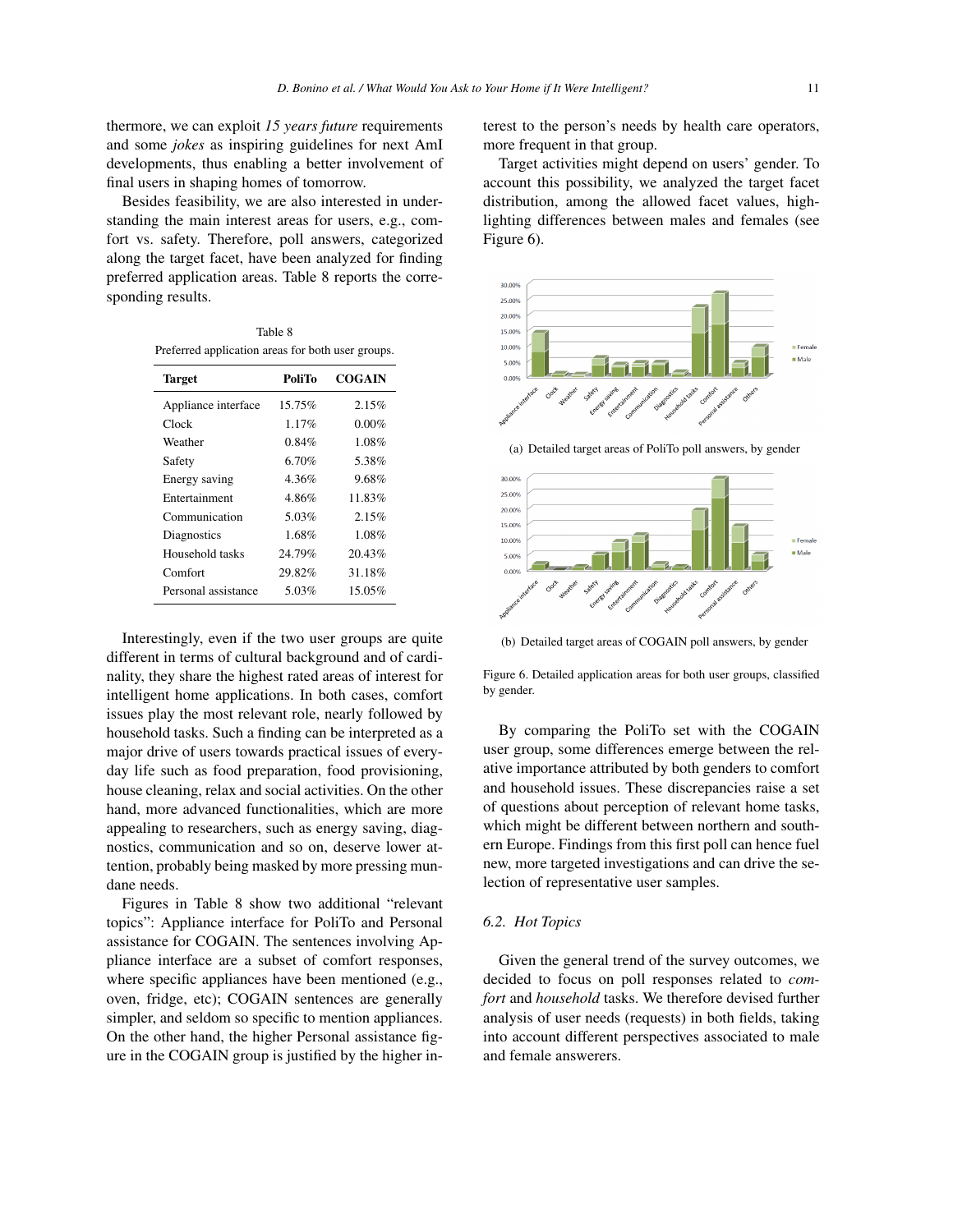#### *6.2.1. Comfort*

We compared the relative importance of comfort "sub-topics" with respect to the total amount of responses in this domain. Comparisons involve both user groups. As shown in Table 9, temperature and light regulation are the highest rated areas (around 30% in both sets, with slight variations) whereas automatic operation of windows, shutters and other devices deserve comparably low attention (around 15%).

Table 9 Distribution of comfort needs for both user groups.

| <b>Comfort Type</b> | PoliTo | <b>COGAIN</b> |
|---------------------|--------|---------------|
| Lighting            | 35.76% | 35.14%        |
| Temperature         | 35.76% | $32.43\%$     |
| <b>Shutters</b>     | 8.48%  | 16.22%        |
| Windows             | 20.00% | 16.22%        |

Looking at the answer distribution with respect to interviewees gender (Figure 7) we can observe that females appear to dedicate slightly more attention to lighting-related needs, with respect to temperature settings, whereas males have no clear preference between the 2 concerns.

All the other topics such as windows and shutter actuation, etc., deserve almost the same attention from both genders. It is interesting to notice that distributions among target sub-types for both the PoliTo and the COGAIN user groups show almost the same trends, thus providing a hint on the general applicability of derived qualitative figures.

Comfort issues analysis includes an estimation of the feasibility of related requests, as they emerge from the poll. Such a detailed view allows to better understand to which extent user needs can be satisfied by current, or near to come, technologies. By looking at Table 10 we can easily notice that nearly all expressed needs are actually addressable by applying current technologies or suitable integrations of existing systems. Table 11 reports some examples chosen from the feasible poll answers subset related to temperature and lighting comfort and it shows solutions that can nowadays be applied.

#### *6.2.2. Household tasks*

Household tasks requirements, i.e., user answers that can be categorized as related to the housekeeping domain, constitute the second most important area of interest emerging from overall results. Similarly to comfort, we analyzed the distribution of household re-



(a) Distribution of comfort needs for the PoliTo user group, classified by gender.



(b) Distribution of comfort needs for the COGAIN user group, classified by gender.

Figure 7. Distribution of comfort needs for both user groups, classified by gender.

Table 10 Comfort requirements feasibility for both user groups.

| <b>Feasibility</b> | PoliTo | <b>COGAIN</b> |
|--------------------|--------|---------------|
| Present            | 91%    | 87.1%         |
| 5 years future     | 8%     | 6.45%         |
| 15 years future    | $1\%$  | $6.45\%$      |

lated tasks with respect to the allowed facet values, for both user groups (see Table 12).

The figures in Table 12 show a clear prominence of requirements lying in the house cleaning domain, especially for PoliTo users. In this user set, 45% requests are involving house keeping/cleaning, while the second concern in terms of requirements can be identified in food management (15%). On the other side, this clear bias towards cleaning is not observable in the COGAIN set where no difference can be appreciated between the percentage amount of house cleaning (24%) and cooking (24%) requests.

When the distribution of household tasks is analyzed with respect to the gender of poll answerers (Figure 8) additional interesting clues can be derived. In the CO-GAIN group both males and females are sensibly con-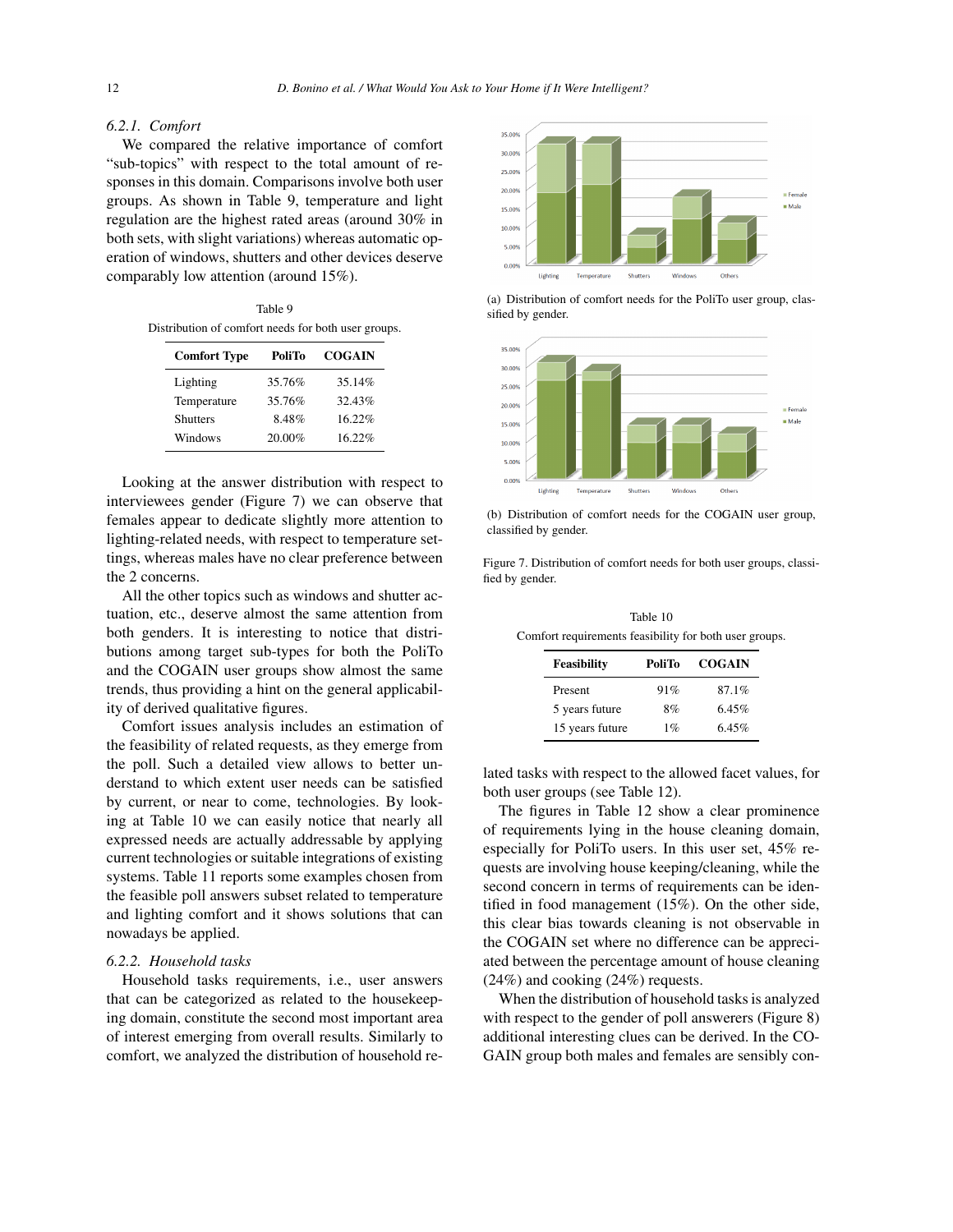| <b>Requirement (poll answer)</b>                                                   | <b>Possible solutions</b>                                                                                               |
|------------------------------------------------------------------------------------|-------------------------------------------------------------------------------------------------------------------------|
| Lighten the kitchen lights at a given hour                                         | Simple Home Automation, e.g., X10, KNX, MyHome, or Smart<br>Home solutions                                              |
| Switch on the air conditioning                                                     | Remote Control, Simple Home Automation or Smart Home so-<br><b>lutions</b>                                              |
| Switch on the heating system one hour before I'm back home                         | Integration between office access control (and/or user agenda)<br>and remote home management (e.g., through OpenRemote) |
| Adjust the temperature at some value in degrees                                    | Automated heating control                                                                                               |
| Automatically turn off the lights after a certain time if no one is<br>in the room | Simple presence detection (e.g., through IR detectors) and home<br>automation                                           |
| Check if I left the garage lights on                                               | Simple Home Automation or Smart Home solutions                                                                          |

Table 11 Examples of nowadays solutions fulfilling user requirements emerging from the poll.

Table 12 Distribution of household needs for both user groups.

| Household need  | PoliTo | <b>COGAIN</b> |
|-----------------|--------|---------------|
| Cleaning        | 44.85% | 23.81%        |
| Washing         | 3.68%  | 9.52%         |
| Ironing         | 7.35%  | 4.76%         |
| Gardening       | 7.35%  | $0.00\%$      |
| Food management | 14.71% | 19.05%        |
| Cooking         | 11.76% | 23.81%        |
| Shopping        | 10.29% | 19.05%        |

Table 13 Household requirements feasibility for both user groups.

| Feasibility     | PoliTo | <b>COGAIN</b> |
|-----------------|--------|---------------|
| Present         | 24%    | 59%           |
| 5 years future  | 44%    | 30%           |
| 15 years future | 32%    | 11%           |

cerned with cooking, particularly females for which cooking is the most relevant task (in percentage), while in the PoliTo set, cooking is relatively neglected.

On the converse, home cleaning assumes much more importance for PoliTo users and for male CO-GAIN users while females of the latter group are not too much concerned about cleaning the home.

According to the main goal of identifying possible gaps between current AmI research and user needs about intelligent homes, we detailed the feasibility distribution of the household facet by applying the same approach used for the comfort domain. Table 13 reports the corresponding outcomes.

As emerges from the feasibility table, household related requests are not as favorable as comfort tasks: feasible requests fall down to only 24% for PoliTo users while for COGAIN people they still get the highest share of preferences (59%). On the other hand, solutions affordable in 5 years or less cover the relative majority of PoliTo requests and get the second relevance score for COGAIN. Eventually, deep future features (15 years future) assume a quite relevant role in this facet, meaning that much research work has still to be carried, or, in other words, that the household task domain has quite been neglected by streamline AmI research.

In order to better understand the type of requests typically involved the household task domain, and what technologies are involved, we report a sample of poll answers in Table 14.

#### 7. Discussion

Gathering user expectations about the homes of tomorrow is actually a really complex task and many factors shall be considered in this evaluation such as literacy, age, country, cultural background, health conditions, etc. Results of related surveys (and of the one illustrated in this paper) may be greatly influenced by the above factors and generalization might prove to be a daunting task, even in a single country, e.g., Italy.

While already providing a first glimpse on user expectations about next generation homes, the adopted approach has clearly some shortcomings that may partially be addressed in future investigations on the same topic. Aiming at statistically significant and generaliz-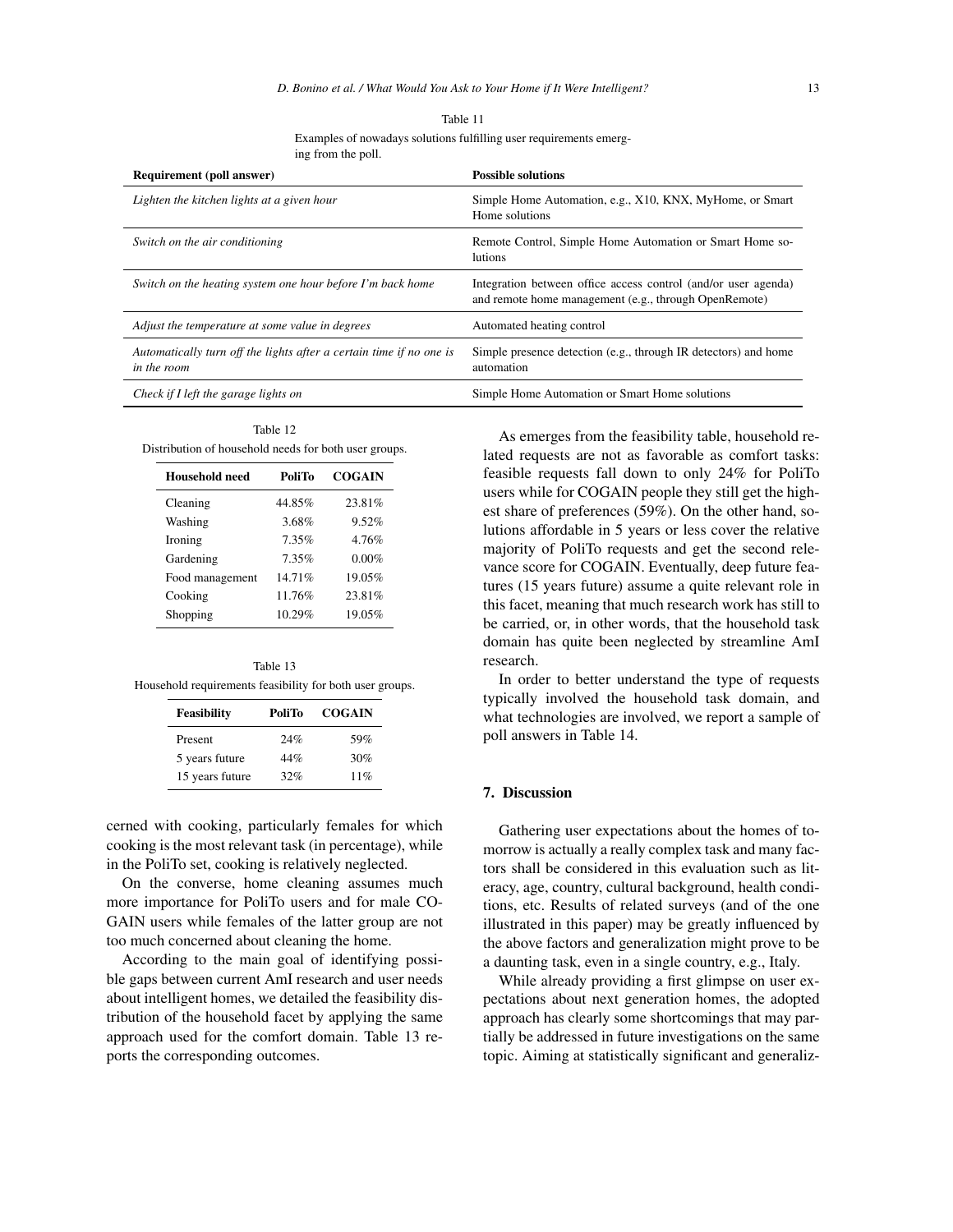| anie |  |
|------|--|
|------|--|

Examples of current, 5 and 15 years future solutions that may tackle household-related user requirements emerging from the poll.

| <b>Requirement (poll answer)</b>                                                                                                                            | <b>Possible solutions</b>                                                                                                                                                                                      | <b>Feasibility</b>       |
|-------------------------------------------------------------------------------------------------------------------------------------------------------------|----------------------------------------------------------------------------------------------------------------------------------------------------------------------------------------------------------------|--------------------------|
| Auto-Clean home when I'm out: above all vacuum cleaner                                                                                                      | Home Automation, e.g., KNX or MyHome, or Smart<br>Home technologies (for scheduling and presence detec-<br>tion) integrated with cleaning robots (e.g. the Roomba <sup><math>a</math></sup><br>vacuum cleaner) | present                  |
| Clean yourself, please                                                                                                                                      | Home Automation, e.g., KNX or MyHome, or Smart<br>Home technologies (for scheduling and presence detec-<br>tion) integrated with cleaning robots (e.g. the Roomba <sup><math>a</math></sup><br>vacuum cleaner) | present / 5 years future |
| Give me an alert when food in the cupboard is near its<br>"Expiration Date"                                                                                 | Object tracking (e.g., through barcode or RFID)                                                                                                                                                                | present / 5 years future |
| Tell me what do I have to buy at the supermarket                                                                                                            | Intelligence, User profile, Smart appliance & home au-<br>tomation                                                                                                                                             | 5 years future           |
| Please, iron the clothes                                                                                                                                    | Smart appliance, Robotics                                                                                                                                                                                      | 5 years future           |
| Cook milk and coffee for breakfast 20min after the wake-<br>up call                                                                                         | Smart appliance, Scheduling, Robotics?                                                                                                                                                                         | present / 5 years future |
| Lava, stira e riponi gli indumenti incluso l'antitarme<br>(wash, iron and order clothes in their correct places, with-<br>out forgetting the moth repeller) | Smart appliances and Robotics                                                                                                                                                                                  | 15 years future          |
| Prepare my lunches and dinners according to my daily<br>preferences, please                                                                                 | Smart appliance, User profile, Robotics, Intelligence                                                                                                                                                          | 15 years future          |

<sup>a</sup> http://store.irobot.com/home/index.jsp

able results requires a more structured approach with a suitable selection of the user sample, of the test setting and of the required follow-up techniques. Even with such a careful design, and execution, results might fail to generalize over national boundaries due to different cultures, different home concepts, different approaches to technology, etc.

All these concerns have been considered when designing the intelligent home survey we presented and they lie at the basis of the adoption of a "light", thinktank approach to the survey. We are aware that the poll results cannot be generalized to all potential users, in all potential countries. In fact, the main goal of the survey is to start understanding why the adoption of AmI technologies is not taking off as expected by the research community.

Survey results are almost exclusively focused on functional requirements while they nearly omit nonfunctional requirements such as privacy or security, which might a priori appear of interest to users. This evidence does not reflect our design choices, but clearly emerges from free answers given by the poll respondents, who never mentioned privacy and mainly referred to security as to intrusion avoidance. Motivations for this lack of data about non-functional requirements may derive from the survey formulation or may be due to users being unaware of privacy issues involving their smart homes. Actually, at least in Italy, the home is rarely identified with something that can be open to privacy breaches and home inhabitants are seldom aware of the privacy threats that might be related to home automation systems.

The "*What would you ask to your home if it were intelligent?*" poll has the value of highlighting a current lack of user need consideration in Smart and Automated Home design. The poll results can therefore fuel a possible new stream of integration research aimed at finding viable methodologies, and at designing suitable frameworks, for easing the implementation and customization of integrated home solutions based on existing technologies. We refer to this new research stream as to Human Home Interaction (HHI), sharing many goals and aspects with the well-known Human Computer Interaction research field, but focusing on the home. HHI is likely to be increasingly involved in the design of the homes and buildings of tomorrow.

The lack of user centered solutions highlighted by the poll does not necessarily mean that currently pur-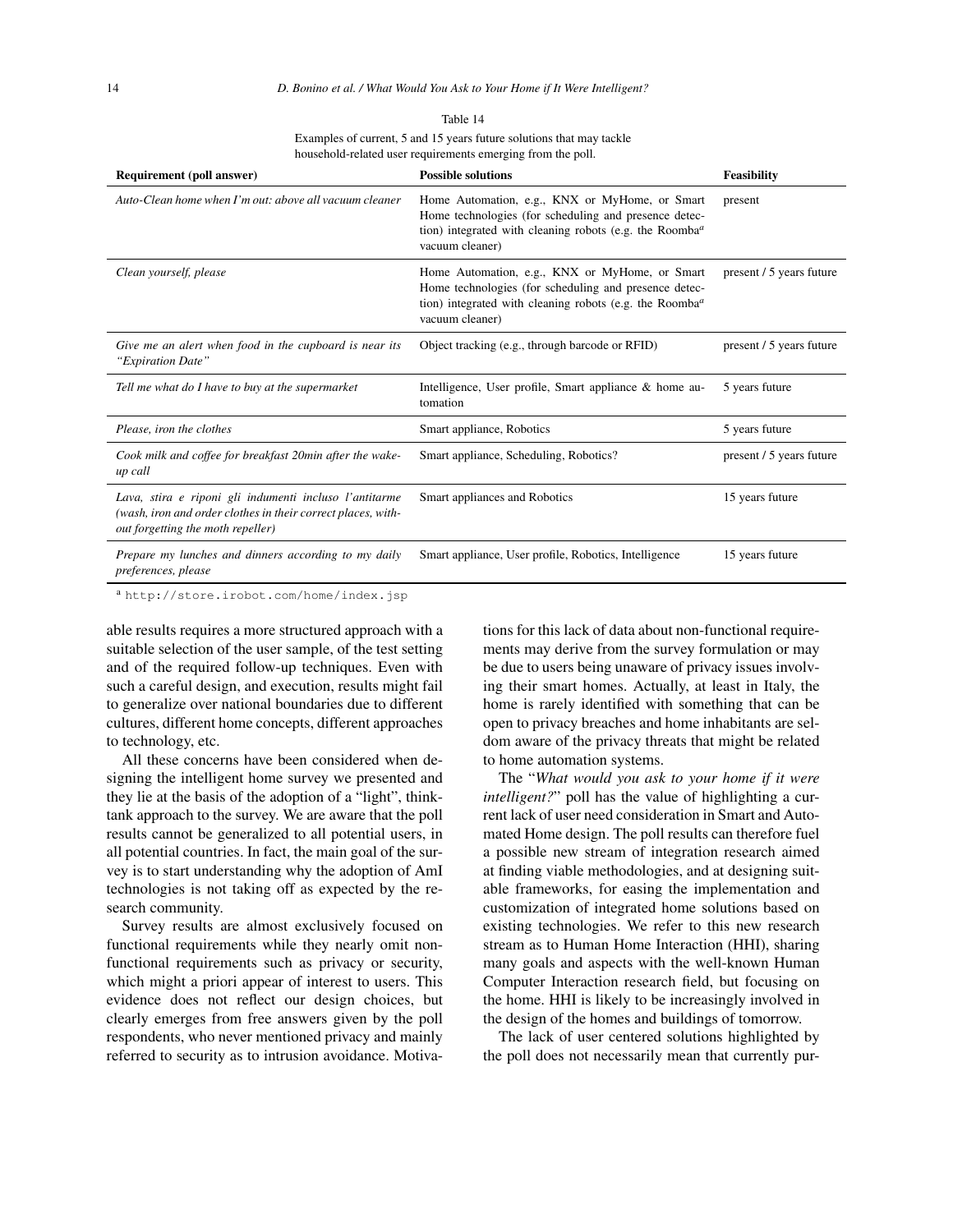

(a) Distribution of needs related to housekeeping for the PoliTo user group, classified by gender.



(b) Distribution of comfort needs for the COGAIN user group, classified by gender.

Figure 8. Distribution of comfort needs for both user groups, classified by gender.

sued Ambient Intelligence is not useful of that it will hardly be adopted. Instead, it shows the existence of a sort of "masking effect" where users are more concerned about the sensible lack of support to basic, but useful features, than with new facilities that have the potential to improve their everyday life quality. To rejoin AmI research and user needs, greater attention must be given to HHI design, involving more and more users in the design of their own future homes. In addition, research should better take into account and integrate with existing commercial solutions, and contribute to dissemination and information about their capabilities. Moving from the current approach based on "pushing needs" to a fairer approach of "supporting needs" [16] will likely boost the adoption of smart and automated homes, augmenting the diffusion of such flexible environments and possibly sustaining increased commercial adoption of these systems despite their higher costs of installation.

In this context we see a great potential for integration based approaches such as Dog [5] where the main concern is about using and exploiting potentialities of existing commercial systems instead of designing new solutions from scratch. Under the same view, emerging "lightweight automation" solutions based on ZigBee, ZWave and other wireless communication technologies can provide a great contribution to the creation of more affordable intelligent homes, easy to shape around specific user needs.

#### 8. Conclusions

In this paper we reported the results of a really simple, but extremely insightful, poll on Intelligent Homes sub-ministered to our university staff, and to the partners of the COGAIN (COmmunication By GAze INteraction) European network of excellence. Results are quite encouraging: the main reported needs converge on the same macro-areas of *comfort* and *household tasks*. Moreover, most of required features expressed in the survey can be actually addressed with nowadays technologies, either directly or by designing suitable integrations.

In the great majority of answers, a strong attention to real, tangible needs emerges, while most charming research topics such as information mobility, integration and sharing only play a marginal role, being masked by more prosaic tasks such as floor vacuuming or food preparation and provision.

Poll evidence highlights the existence of a significant lack of AmI engineering, and of a separation between user needs and currently pursued research. We are optimistic for the future, since research approaches to home system integration and to light automation and intelligence are gaining momentum, and we advocate, for the years to come, an ever increasing involvement of users in designing the homes of tomorrow.

Poll results (available at the http://elite. polito.it web site) can be freely exploited for further research or they can be used as pre-test investigations for devising sound and extensive surveys on specific aspects of Human Home Interaction.

#### References

- [1] J. S. Armstrong and T. S. Overton. Estimating nonresponse bias in mail surveys. *Journal of Marketing Research*, 16 (August):396–402, 1977.
- [2] E. J. Baur. Response bias in a mail survey. *Public Opinion quarterly*, Winter:594–600, 1948.
- [3] C. Berg. *Bringing Technology Home: Gender and Technology in a Changing Europe*, chapter A Gendered Socio-technical Construction: The Smart House. Buckingham: Open University Press, 1994.